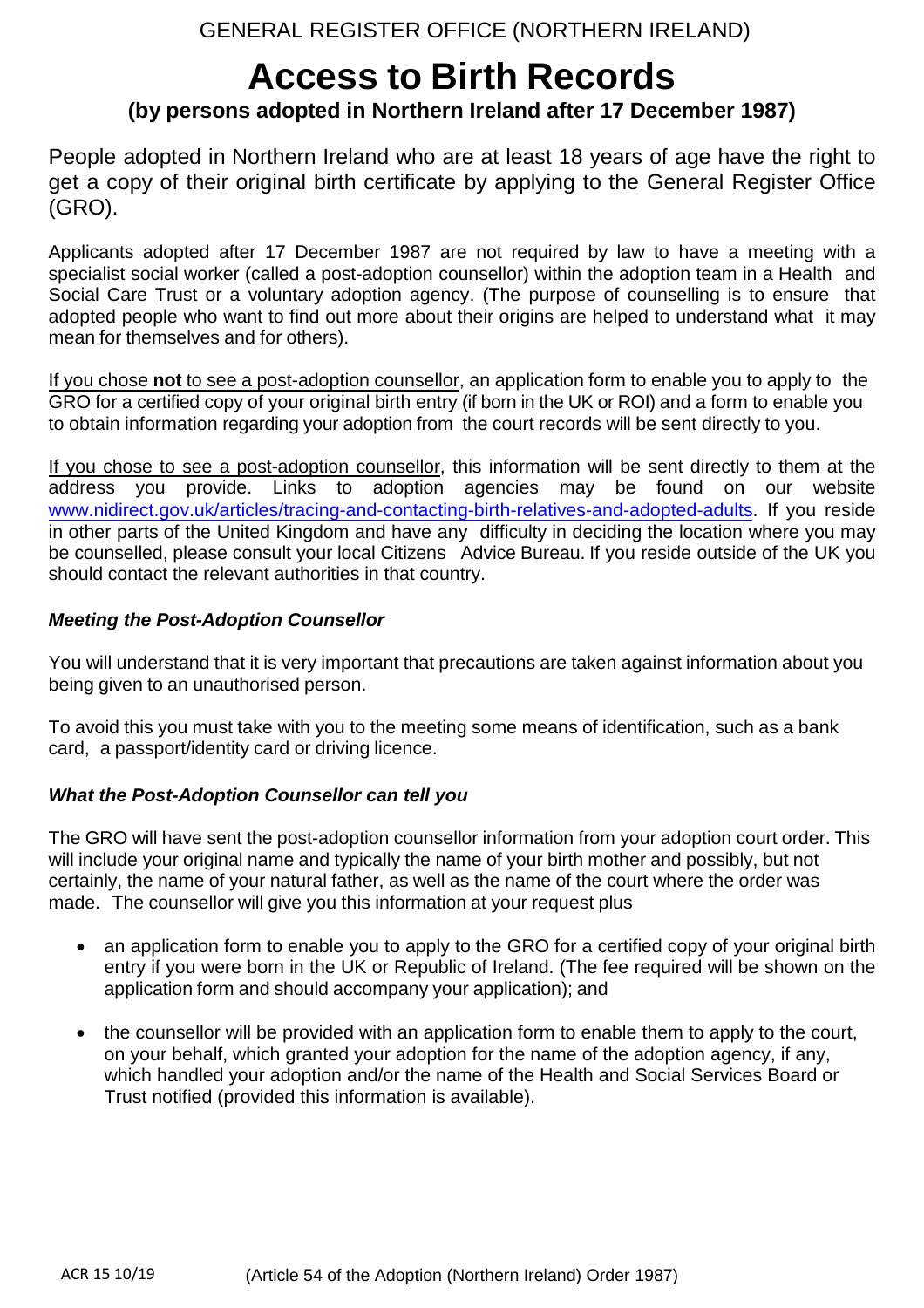## GENERAL REGISTER OFFICE (NORTHERN IRELAND)

## **Application Form for Access to Original Birth Records**

**(by a person adopted in Northern Ireland after 18 December 1987)**

Post Code: Telephone No. | No. | Email: **Details of Adoption** Full adopted Name & Surname: Date of Birth:  $\vert$  Country of Birth: Name of Adoptive Mother Name of Adoptive Father Date of Adoption (if known):  $\parallel$  Adoption Entry No\*: **Applicant Details** Full Name: Address: **Please read our privacy notice to see how we use and protect your personal information at [www.finance-ni.gov.uk/publications/nisra-privacy-notices](http://www.finance-ni.gov.uk/publications/nisra-privacy-notices)**

*\*This number will be found in the column headed "No of Entry" on a full certificate and in the top right hand corner of most short certificates. If you are unable to quote this number a search fee of £7.00 will be required*

#### **Declaration**

I hereby apply for the information necessary to enable me to obtain a certified copy of the original record of my birth. (Please select as appropriate)

 $\Box$  The information should be sent directly to me at the address above; or

I have decided to meet with the post-adoption counsellor below who should receive the information on my behalf.

| Name of counsellor<br>(if applicable) |                                                                                                              |
|---------------------------------------|--------------------------------------------------------------------------------------------------------------|
| Name & Address                        |                                                                                                              |
| Of Organisation                       |                                                                                                              |
| Telephone No.                         | Email:                                                                                                       |
| relate.                               | I declare that to the best of my knowledge and belief, I am the adopted person to whom the above particulars |
| Your signature                        | Date                                                                                                         |
| <b>Please Note -</b>                  | If you have changed your name through marriage or by deed noll, the relevant certificate should be enclosed  |

- *If you have changed your name through marriage or by deed poll, the relevant certificate should be enclosed with your application. ( Any documents received will be returned to you)*
- *This office can only accept completed forms. If you are having any issues completing this form or finding a counsellor in your area. Please contact this office on the relevant telephone number below to speak to a member of the Casework and Registration team.*